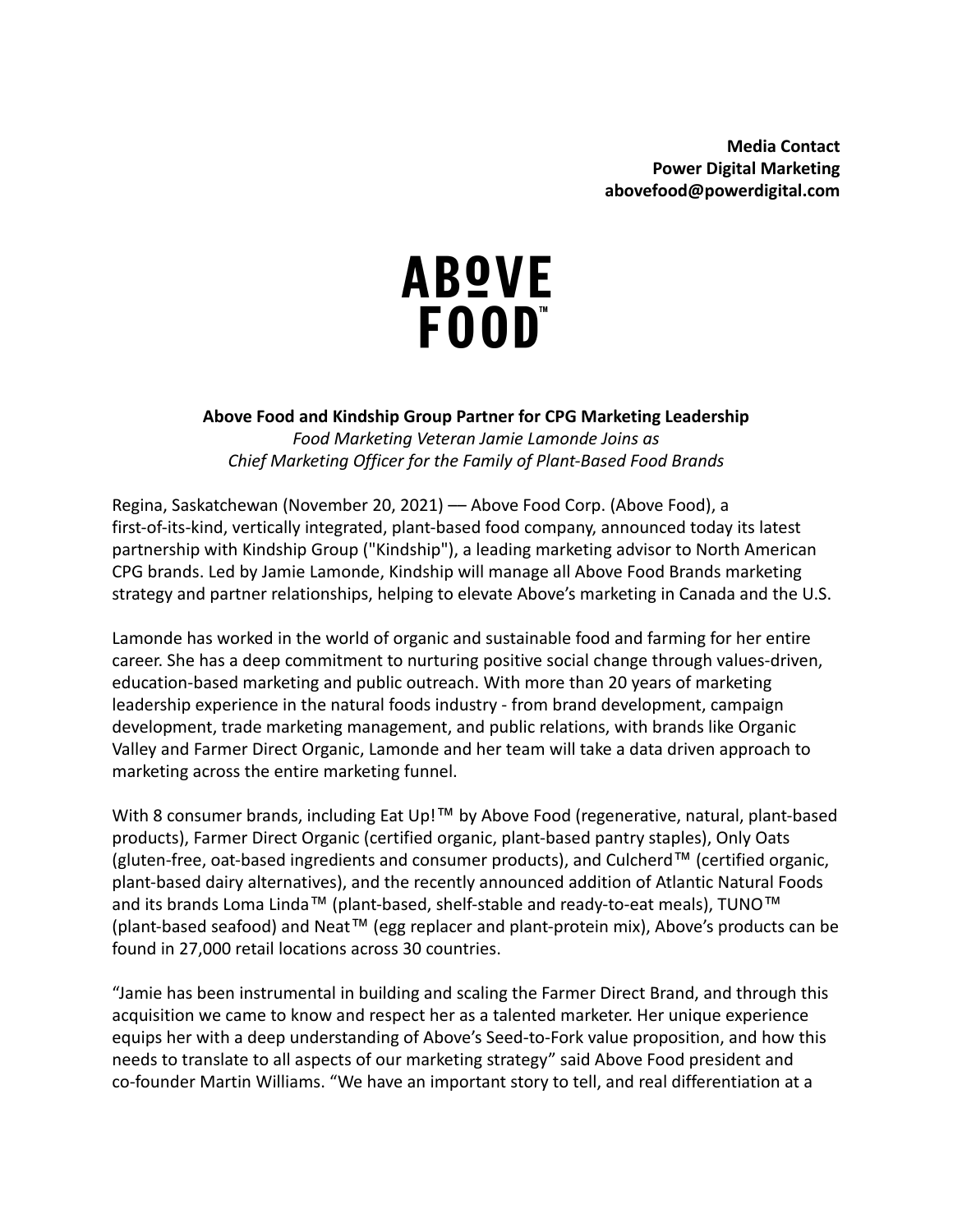supply chain level, and with Jamie's marketing leadership we're confident that story will connect with our community to continue to create value".

"I'm really excited be part of this remarkable [Above](https://abovefood.com/) Food team, offering my marketing expertise and energy to further advance the fast-growing plant-based foods market," shared Lamonde. "I also look forward to the incredible growth I know the company and its brands will experience as we continue to align our products and ways of doing business with the values our customers care about most."

For more information, please visit [www.abovefood.com.](http://www.abovefood.com)

# # #

## **FOR MORE INFORMATION:**

Kendall Huber Power Digital Marketing for Above Food kendall.huber@powerdigitalmarketing.com

## **ABOUT ABOVE FOOD CORP.**

Above Food Corp. is a first-of-its-kind, plant-based food company that celebrates delicious products made with real ingredients, real nutrition, real flavor, and real transparency. Founded in Canada by food production ecosystem veterans and visionary co-founders, Lionel Kambeitz, Donato Sferra, Tyler West and Martin Williams, Above Food's vision is to create a healthier world — one seed, one field, and one bite at a time. With a complete chain of custody of plant proteins, enabled by scaled operations and infrastructure in primary agriculture and processing, Above Food delivers food to businesses and consumers with unparalleled traceability, quantifiable sustainability, and superior nutrient density. Above Food's products are available online at [https://shop.abovefood.com/](http://www.shop.abovefood.com) and in grocers across Canada and the USA. For more information about Above Food, please visit [www.abovefood.com](http://www.abovefood.com) or follow Above Food on Instagram (@above\_food), Facebook (Above Food) and LinkedIn (Above Food).

### **ABOUT ABOVE FOOD BRANDS INC.**

A wholly-owned subsidiary of Above Food Corp., Above Food Brands Inc. was established in 2019 to develop and distribute premium whole plant alternatives of meat, dairy, bakery, and baby food, by creating delicious, densely nutritious consumer products and branded ingredients.

### **ABOUT KINDSHIP GROUP**

Kindship Group is a hand-picked supergroup of mission-driven phenoms. Business strategists, marketers, developers, writers, researchers, media relations mavens, engagement experts, and designers.

A group of multi-passionate humans united by a shared mission to do good in the world. We're mothers of teens, fathers of toddlers, and doting cat parents. Our end tables hold Octavia Butler novels, old issues of National Geographic, and garden-planning notebooks. Our pantries are stocked with ingredients to make perfect sourdough pancakes and our refrigerators are full of